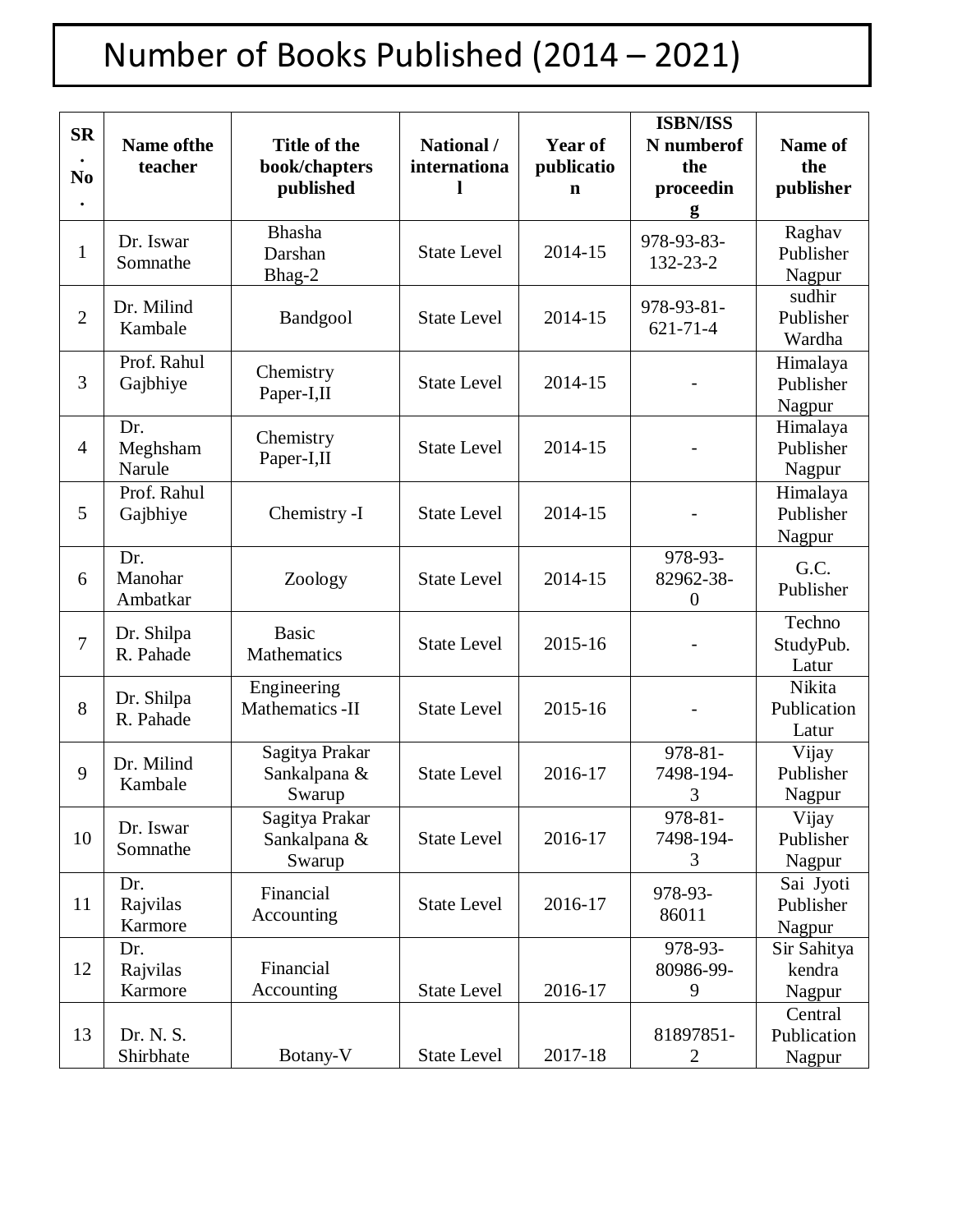| <b>SR</b><br>N <sub>0</sub> | Name of the<br>teacher     | Title of the<br>book/chapters<br>published                                                                                                                        | National /<br>internationa | Year of<br>publicatio<br>$\mathbf n$ | <b>ISBN/ISS</b><br>N numberof<br>the<br>proceedin | Name of<br>the<br>publisher                                           |
|-----------------------------|----------------------------|-------------------------------------------------------------------------------------------------------------------------------------------------------------------|----------------------------|--------------------------------------|---------------------------------------------------|-----------------------------------------------------------------------|
| 14                          | Dr.<br>Rajvilas<br>Karmore | Financial<br>Accounting                                                                                                                                           | <b>State Level</b>         | 2017-18                              | g<br>978-93-<br>8601-05-3                         | Sir Sahitya<br>kendra<br>Nagpur                                       |
| 15                          | Dr. Milind<br>Kambale      | Betalamang Phitala<br>pang                                                                                                                                        | <b>State Level</b>         | 2017-18                              | 978-81-<br>921756-4-<br>9                         | Suvidya<br>Publisher<br>Solapur                                       |
| 16                          | Dr.<br>Rajvilas<br>Karmore | Financial<br>Accounting                                                                                                                                           | <b>State Level</b>         | 2018-19                              | 978-93-<br>86011-05-<br>3                         | Sai Jyoti<br>Publisher<br>Nagpur                                      |
| 17                          | Dr. Milind<br>Kambale      | Dhagitun Chalali Ti State Level                                                                                                                                   |                            | 2018-19                              |                                                   | Nava;<br>Publisher                                                    |
| 18                          | Dr. M. N.<br>narule        | Pharmacologic al<br>Activities of<br>phrazolies                                                                                                                   | <b>State Level</b>         | 2018-19                              | 978-620-2-<br>307154                              | Online<br>Publisher                                                   |
| 19                          | Dr. Milind<br>Kambale      | <b>MADI</b>                                                                                                                                                       | <b>State Level</b>         | 2019-20                              |                                                   | Abhinandan<br>Prakashan                                               |
| 20                          | Dr. Milind<br>Kambale      | Annabhau Sate<br>yancha katheche<br>warasdar                                                                                                                      | <b>State Level</b>         | 2019-20                              |                                                   | Abhinandan<br>Prakashan                                               |
| 21                          | Dr. Prakash S.<br>Tale     | <b>Insights-Emerging International</b><br>Trends in English<br>Language and<br>Literature in<br>English                                                           |                            | 2019-20                              | ISBN' 978-1-<br>64805-087-9                       | Nation<br>Press                                                       |
| 22                          |                            | Dr. M. N. Narule Role of Chemical<br>Sciences in<br>Technology and<br>Development for<br>Sustainability<br>(Environmentally<br>accepted synthesis<br>$164$ pages) | International              | 2020-21                              | ISBN10<br>6202307153<br>/ISBN13<br>9786202307154  | Scholer<br>Press                                                      |
| 23                          | Dr. Prakash S.<br>Tale     | The Theme of<br>Alienation in<br>Eugene O'Neill's<br>Beyond the Horizon                                                                                           | <b>National</b>            | 2020-21                              | ISBN - 978-93-<br>91201-47-0                      | Om Sai<br>Publisher<br>and<br>Distributers<br>Nagpur                  |
| 24                          | Dr.Shilpa W.<br>Samdurkar  | University<br>Mathematics<br>Volume II                                                                                                                            | <b>National</b>            | 2020-21                              | <b>ISBN</b><br>9788195177257                      | Ashwin<br><b>Books</b><br>collectors<br>and<br>Distributers<br>Nagpur |